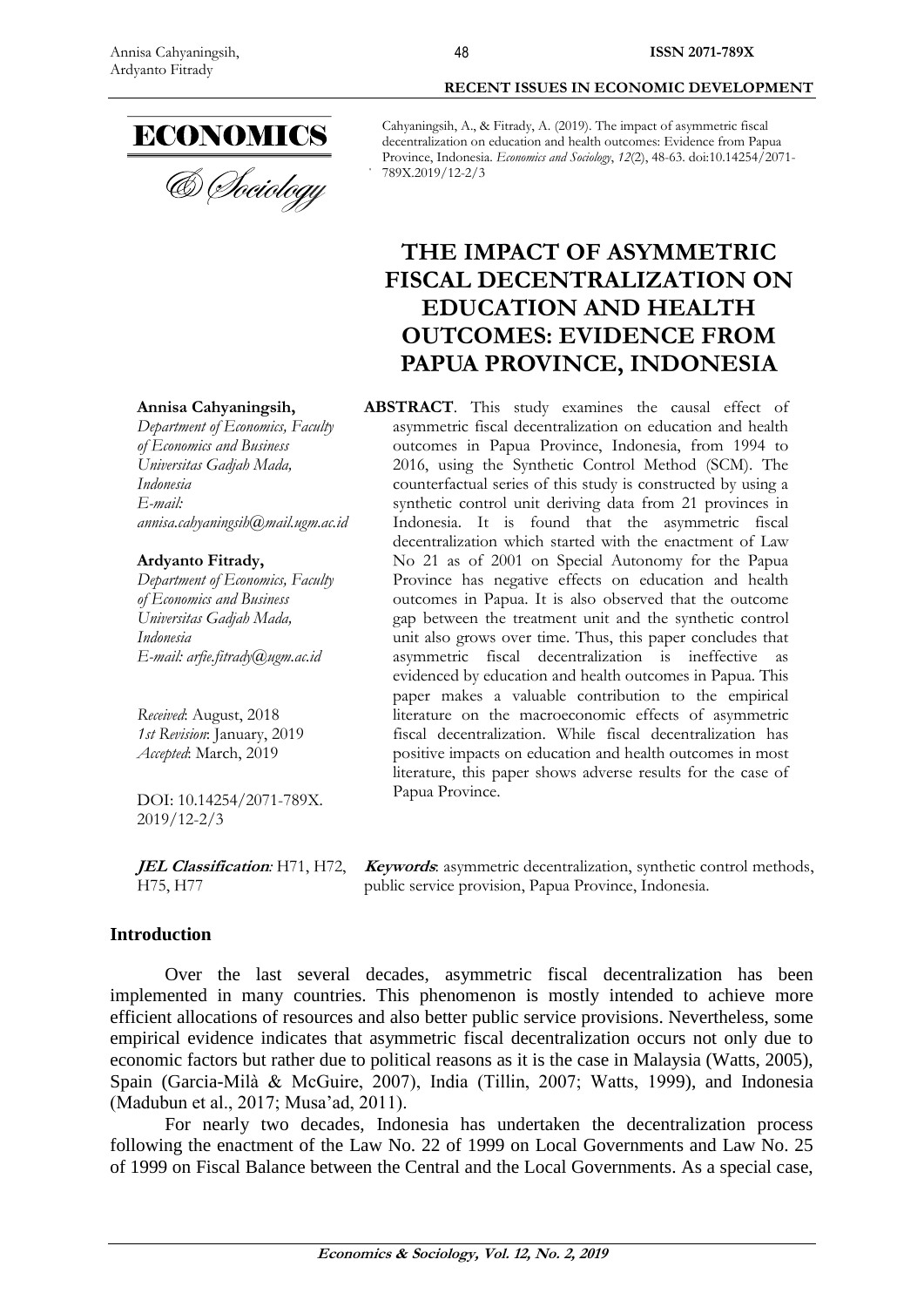Papua is one of the provinces granted the status of special autonomy that is often known as one form of asymmetric decentralization. Under this status, Papua has higher revenue sharings on some strategic sectors, such as oil mining and natural gas mining as compared to other provinces in Indonesia. Moreover, the Central Government grants Papua a special revenue fund intended for education and healthcare provisions amounting to two percent from the national general allocation fund. The asymmetric fiscal arrangement in Papua is expected to improve the living standards of the Papuans, especially in terms of healthcare and education. In fact, education and healthcare outcomes in Papua are far below the other provinces in Indonesia.

There is plenty of evidence on the benefits of fiscal decentralization, for both with and without asymmetric arrangement. In part of public service provisions, fiscal decentralization improves the public-school enrollment rates (Faguet & Sanchez, 2008; Peña, 2007), widens childhood immunization coverage (Khaleghian, 2003), and reduces infant mortality rates (Cantarero & Pascual, 2007; Rubio et al., 2010; Samadi et al., 2013). On the other hand, fiscal decentralization generates negative economic implications such as efficiency disadvantages (Rodriguez-Pose & Gill, 2005) and corruption (Kraemer, 1997). Thus, it is still debatable whether the asymmetric arrangement of decentralization will increase education and healthcare provisions. Not much has been known about the actual effect of asymmetric fiscal decentralization on public service provisions in Indonesia. Therefore, the main objective of this study is to fill this research gap.

This research examines the impact of asymmetric fiscal decentralization on healthcare and education outcomes in Papua Province using the synthetic control method devised by Abadie and Gardeazabal (2003). The analysis rests on two different strategies. First, we construct a "synthetic" control region as a counterfactual of a status quo using a combination of other provinces that do not have asymmetric fiscal decentralization before the implementation of the asymmetric fiscal decentralization in Papua province. Second, we use the enactment of Law No 21 as of 2001 on Special Autonomy for the Papua Province as a natural experiment to estimate the effect of asymmetric fiscal decentralization in Papua Province.

This study is constructed as follows. Section 2 presents the theory on fiscal decentralization, the implementation of asymmetric fiscal decentralization in Indonesia and several other countries along with the analysis of previous research in the field. Section 3 discusses the data and methodologies employed in this paper. Section 4 reports and discusses the results. Section 5 concludes and provides policy recommendations.

# **Literature review**

# *Fiscal decentralization*

Fiscal decentralization refers to the delegation of fiscal responsibilities from the central government to the sub-national or local government to create an efficient distribution of public sector provisions (Meehmod et al., 2010). The logic behind this fiscal decentralization theorem is mainly derived from the decentralization theory developed by Tiebout (1956) and the theory of public finance developed by Musgrave (1959). Tiebout (1956) points out that decentralized provisions of public goods allow better accountability and fulfillment of diverse individual preferences. This would happen since accountability is ensured by consumer choice. Under fiscal decentralization, local governments would offer different levels of public goods provisions, and people would respond by moving to a jurisdiction where the public provision level fits their preferences. Musgrave (1959) explains the role of government through budget policy i.e. resource allocation, distribution, and stabilization. The idea of fiscal decentralization stems from the allocation problem in which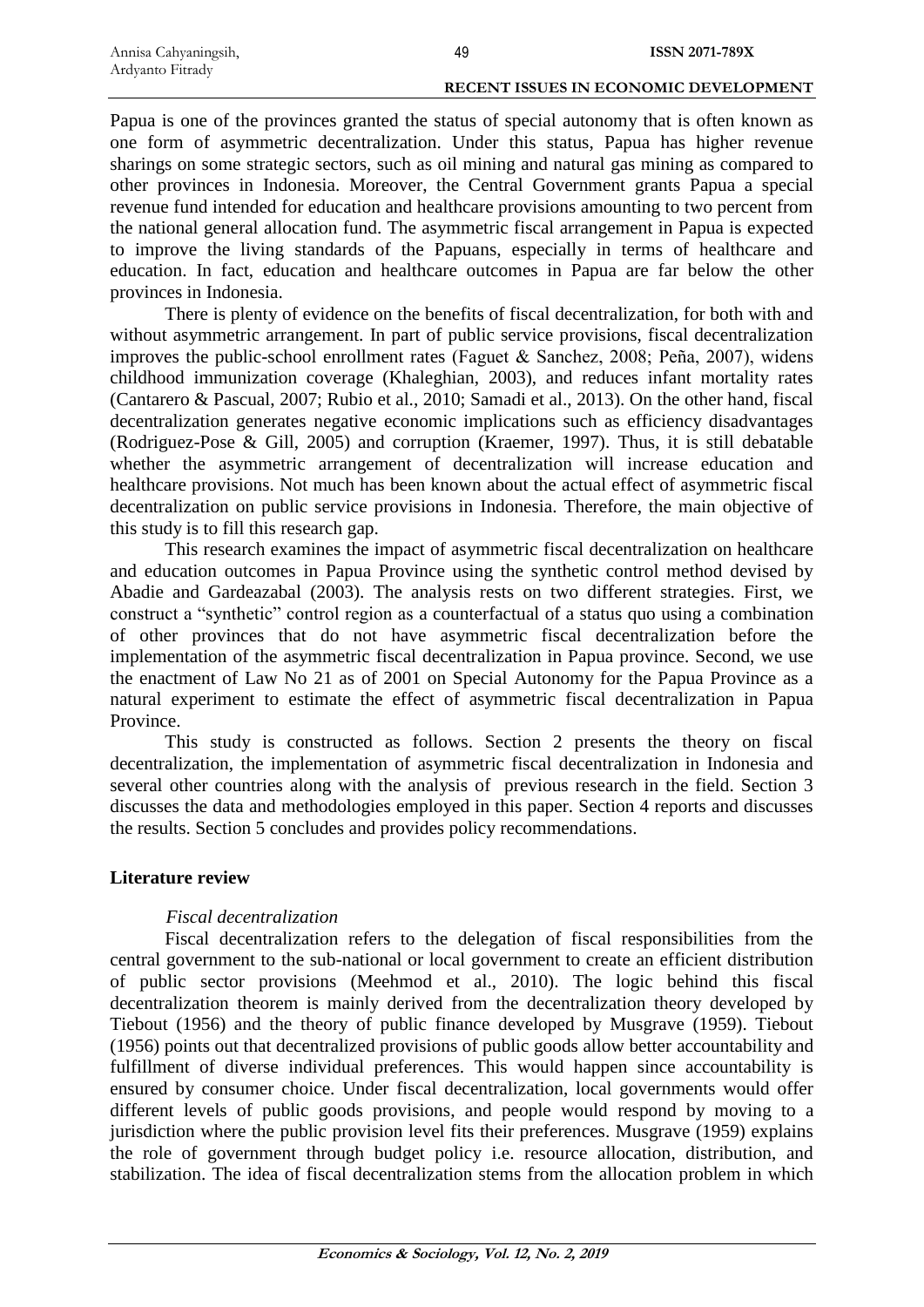government finds it difficult to identify public needs and make optimal solutions to satisfy them efficiently. This theory was then elaborated by Oates (1972). He argues that as long as public sector provisions are tailored to the preferences of the society by each local authority, the economic efficiency can be achieved. Oates (1999) states further that local government officials tend to have better information about their regional circumstances. Those officials are able to obtain accurate information about their community preferences and cost conditions. Hence, the local policymakers have more knowledge to implement their policies.

Fiscal decentralization differs from one country to another due to differences in history, culture, economic, social, and political systems. Those variations can even arise within the country and may influence the social perspective on autonomy, independence, and fiscal authority (Garcia-Milà & McGuire, 2007). It is, therefore necessary to have an unusual fiscal decentralization system capable of accommodating those differences while taking the general objective of the country into account (Huda, 2014). Tarlton (1965) introduces two notions of decentralization: symmetric decentralization and asymmetric decentralization. The latter occurs where there is a differentiation in the magnitude of autonomy and division of power among the local governments. This model may arise because of political reasons (to alleviate political tension), or economic reasons (to obtain economic efficiency) (Wehner, 2000). To understand asymmetric decentralization, three dimensions of asymmetric decentralization are considered: (1) political asymmetry, which refers to the capacity or assignment differences among local government units; (2) administrative asymmetry, which is concerned with the differences on how political institutions turn policy decisions into allocative outcomes; and (3) fiscal asymmetry, which related to the differences on revenue and spending pattern and how each of the local units rectifies imbalances (Bird, 2003; Litvack et al., 1998; White, 2011).

Fiscal asymmetry decentralization could be implemented as different fiscal transfers, share of central tax revenues, fiscal responsibility assignments and also fiscal autonomy for different local governments. Although these differences are believed to create economic efficiency, it is still arguable whether the public service provisions will be better off with an asymmetric decentralization system compared to a symmetric decentralization.

There are some examples of asymmetric decentralization successes such as in India, Malaysia, Spain, and Palestine. The use of asymmetric decentralization in two Borneo states, Sabah and Serawak, has enabled Malaysia to accommodate its internal diversities for over four decades (Watts, 2005). Asymmetric decentralization also helped to alleviate some of political tension in three regions of Spain (Garcia-Milà & McGuire, 2007). On the contrary, some countries experienced different results due to the implementation of asymmetric decentralization. In some cases, the tension between symmetric system supporters and asymmetric system supporters led to the disintegration of the federations.

Spain and India have political backgrounds behind their asymmetric fiscal decentralization. The studies on both countries show that asymmetric fiscal decentralization has generally positive impacts on public service provisions. Decentralization in Spain has positively impacted public provisions in general. Solé-Ollé and Esteller-Moré (2005) states that government-efficiency improvements in Spain raise the percentage of successful students in the last course of secondary education. In the health sector, decentralization has a negative significant association with infant mortality rates and a positive significant association with life expectancy over 1992 to 2003 (Cantarero & Pascual, 2008). On the other case, strong evidence from India's panel data shows that asymmetric fiscal decentralization in rural villages in India has a negative correlation with infant mortality rates (Asfaw et al., 2007). Fiscal decentralization also corresponds positively to regional economic growth (Zhang & Zou, 1998), encourage poverty alleviation (Bardhan & Mookherjee, 2003), and contribute to the reduction of economic disparity among regions (Bagchi, 2003).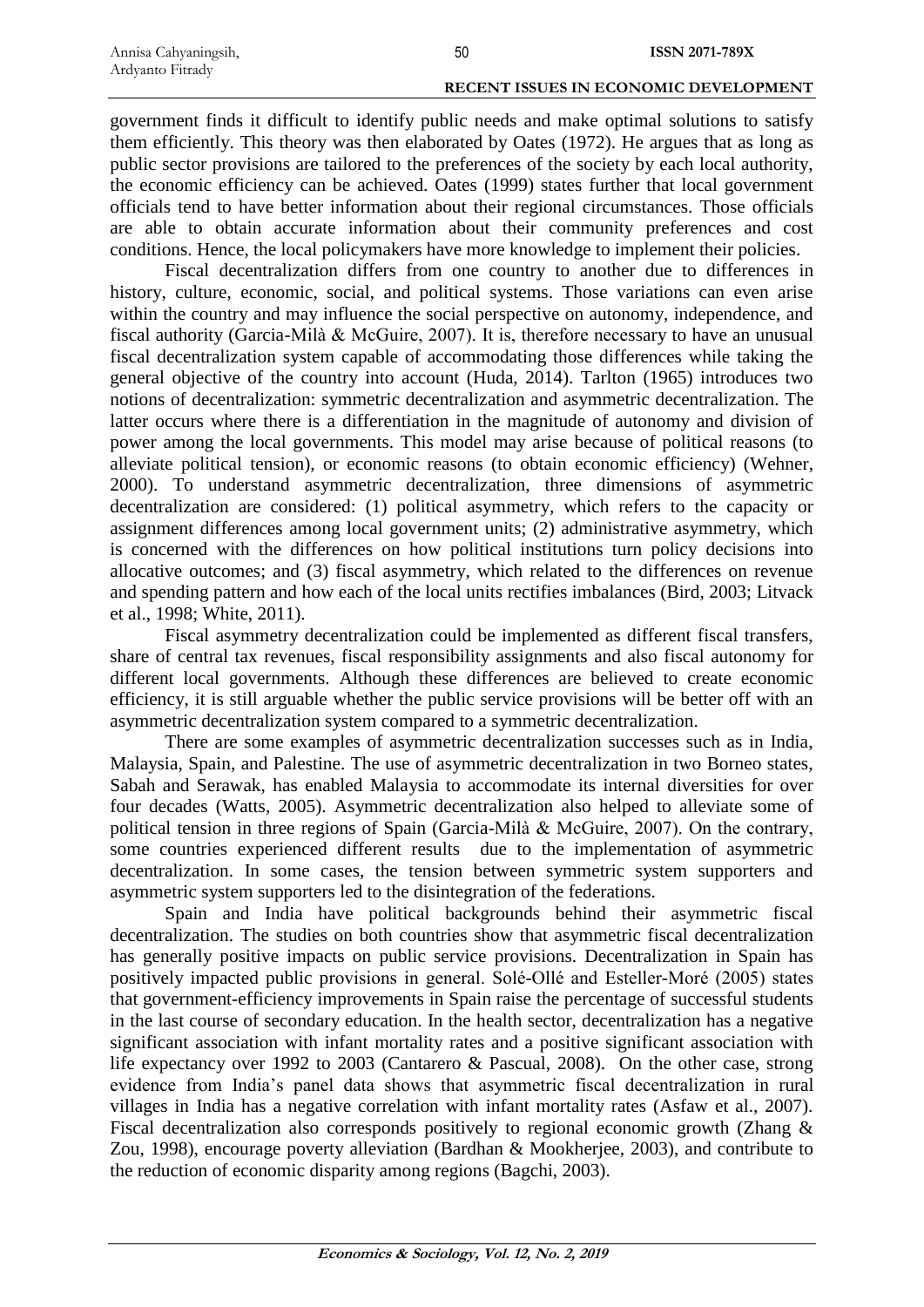Indonesia, over the past two decades, has undertaken a process of decentralization. Two laws on the subject of local government and fiscal balance were passed in 1999 and initiated the decentralization era in Indonesia. Central government, through Law No. 22 of 1999 on Local Government and Law No. 25 of 1999 on Fiscal Balance between the Central and the Local Government, delegates political authority and fiscal resources to the provinces and municipalities at the subnational level. The reform is expected to enhance public service provisions including health and education services. The Indonesian government has implemented both symmetric and asymmetric decentralization. It implements asymmetric decentralization in certain provinces, i.e. Aceh, Jakarta, Yogyakarta, Papua and Papua Barat. The essential considerations that motivate the application of asymmetric decentralization in those provinces are quite varied. Aceh, Papua and Papua Barat obtain asymmetric decentralization with the aim of reducing the desire of separation. While, historical-cultural dimension could be seen as the dominant determinant in Daerah Istimewa Yogyakarta (Madubun, 2017; Musa'ad, 2011). Administrative decentralization was followed by fiscal decentralization in all regions. Although, each level of government has its own funds, most of the revenue comes from the central government in the form of general allocation fund which is at least twenty six percent of central government domestic revenues (Ranis & Steward, 1994). The introduction of asymmetric decentralization in Indonesia brings about differences in financing and spending patterns which may improve or worsen the efficiency and effectiveness of the public sector provision as a whole (Bird, 2003).

In recent years, a great deal of work has been done to investigate the impacts of fiscal decentralization on economic growth and public sector provisions. Fiscal decentralization has generally positive impacts on education and health outcomes. Many countries have implemented asymmetric decentralization, but relatively little empirical research has been conducted to compare the impact of symmetric and asymmetric fiscal decentralization.

Faguet  $\&$  Sanchez (2008) employ two-stage least square panel estimation to evaluate the impact of decentralization in terms of public education outcome in Colombia during the period of 1994 to 2001. They find that fiscal decentralization enhances the public-school enrollment rates. Similar results are also found in other studies. Peña (2007) studies the decentralization effect on the Survival Rate i.e. the ratio of students in last course of ESO (compulsory secondary education) who entered Bachillerato (upper secondary education) in Spain. The results show that the decentralization process has a positive impact on education aftereffect, measured as the Survival Rates. It is believed that the escalation in Survival Rate from 1980 to 2003 has been mainly stimulated by an improvement of government efficiency. Salinas and Solé-Ollé (2018) also estimates the effect of decentralization reform in Spain. They point out that decentralization reform reduced the dropout rate in secondary education by around 1.5 percentage point on average. Barankay and Lockwood (2007) confirm in 26 Swiss cantons that there is a robust positive association between fiscal decentralization and public good provision in the case of education.

In the case of the health sector, there are studies that employ various health outcome variables in order to evaluate the effect of fiscal decentralization such as health expenditures (Rubio, 2010; Schwartz et al., 2002; Uchimura, 2012), childhood immunization coverage (Khaleghian, 2003) and infant mortality rates (Cantarero & Pascual, 2008; Jimenez-Rubio, 2010; Samadi et al., 2013). Schwartz et al. (2002) estimates the impact of fiscal devolution on per capita health expenditures. The results suggest that fiscal devolution stimulated the rise of per capita health expenditure in the Philippines from 1995 to 1998. In addition, Rubio (2010) states that fiscal decentralization of health services in Canada has a positive and substantial influence on the effectiveness of public policy in enhancing a population's health over the period studied. The horizontal fiscal balance among local governments played an important role for better health attainment (Uchimura, 2012). Sanogo (2018), using local government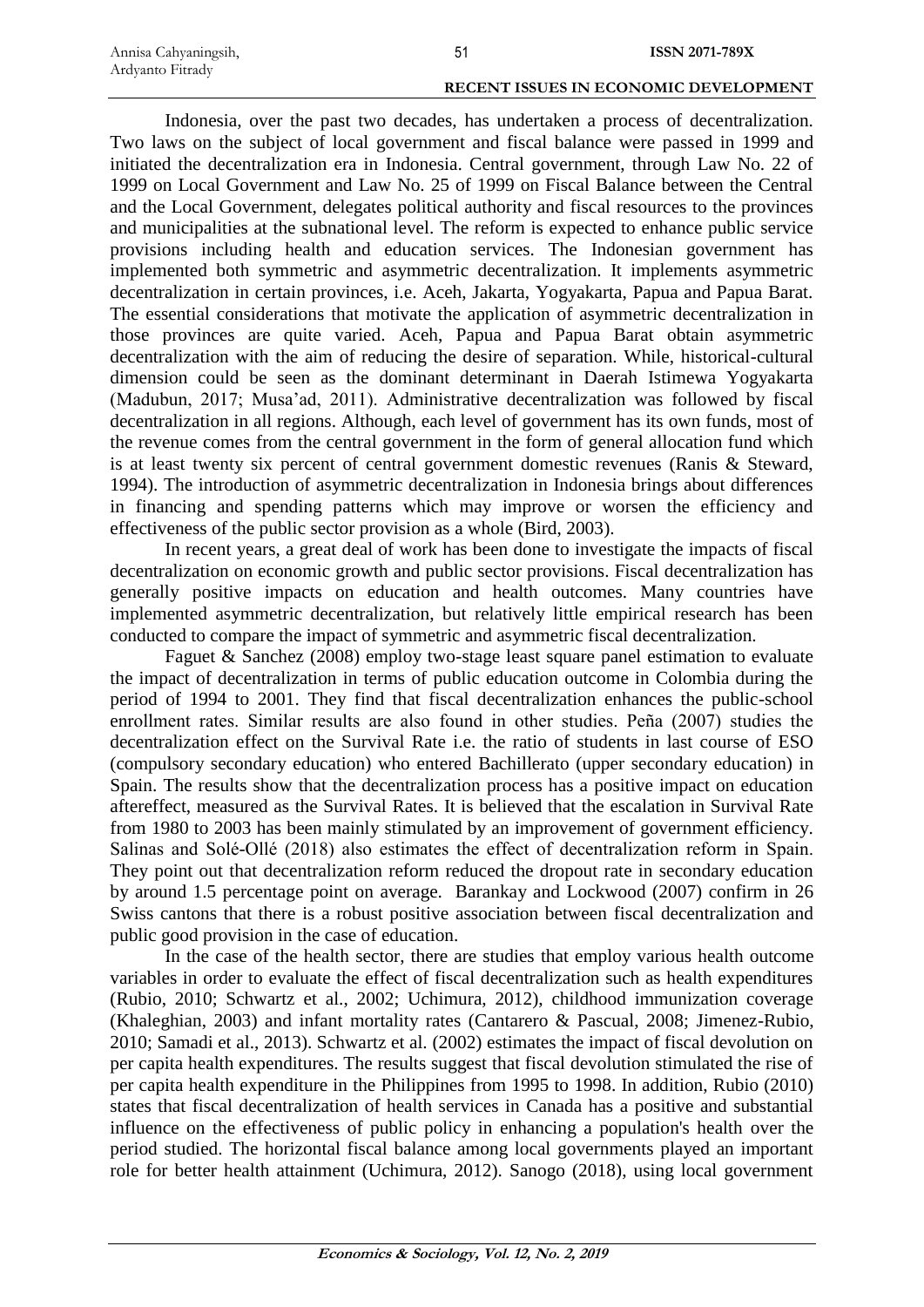revenue dataset from 2001 to 2011 for 115 municipalities, states that fiscal decentralization positively affects the access to public services such as health services and education services in Côte d'Ivoire municipalities.

Cantarero and Pascual (2008) tests empirically whether fiscal decentralization leads to improvement in health of population in Spain measured by infant mortality rates. They find that fiscal decentralization indicators along with per capita income and general practitioners are negatively related to infant mortality. This argument is then supported by evidence in other regions. Rubio (2010) and Samadi et al. (2013) also find that fiscal decentralization has negative impacts on infant mortality rates in 19 OECD countries and Iran, respectively. Although infant mortality is a better indicator than other health indicators such as immunization coverage and life expectancy, it does not completely reflect the underlying magnitude of health in a society (Rubio, 2010). Therefore, many studies use a combination of health variables and other social variables such as human development index.

The discussion above shows that fiscal decentralization may generate negative as well as positive economic implications. Rodriguez-Pose and Gill (2005) classifies economic burdens that may occur due to fiscal decentralization into three categories, i.e. efficiency disadvantages, equity related drawbacks, and institutional burdens. Prud'homme (1995) states that low economic opportunities, poor infrastructure, unskilled labor and externalities are the reasons of poverty in low income regions, not necessarily due to fiscal decentralization. Hence, the impact of fiscal decentralization in poor regions is still debatable. Other than that, there is another problematic issue that stems from fiscal decentralization, i.e. corruption. Kraemer (1997) argues that corruption may actually worsen with the fiscal decentralization. Based on the literature review it is quite obvious that there are still knowledge gaps to be filled as far as the links between asymmetric fiscal decentralization and public service provisions such as education and health are concerned. The existing literature on the relationship between asymmetric fiscal decentralization and human development aspects, especially education and health sectors, does not provide an output comparison between asymmetric and symmetric fiscal decentralization. In general, fiscal decentralization has positive impacts on education and health outcomes. However, the previous literature employed partial variables, providing incomprehensive results. This research uses a composite variable on the education sector, a combination of net enrollment rates of primary and senior secondary education. This research utilizes the synthetic control method (SCM) to overcome the research subject assortment problem that is usually found in the traditional comparative-case-study method (Difference-in-Difference, DiD). The traditional method used by most literature leaves the choice of control units to the researcher — this action prompting questions about the arbitrariness of research subject assortment. Moreover, the method used in this research (SCM) also allows the effect of unobserved confounding characteristics to vary over time. Thus, we can expect to have more accurate results.

# *Fiscal Decentralization in Papua Province*

The enactment of Law No 21 of 2001 on Special Autonomy for the Papua Province inaugurate asymmetric decentralization in Papua. Article 1 of the Law No 21 of 2001 states "Special Autonomy is a special authority acknowledged and granted to the Papua Province to regulate and manage the interests of the local people based on the aspiration and fundamental rights of the people of Papua". In order to carry out its duties, local governments have several revenue streams such as the local-own revenues, the balancing funds, the revenue of the province in the context of the special autonomy, and other revenues. Revenue sharing between central government and the local government is a consequence of the duty sharing. The principle of revenue sharing policy is regulated in Law No 33 of 2004 on Fiscal Balance between the Central and the Local Governments. Based on that regulation, each source of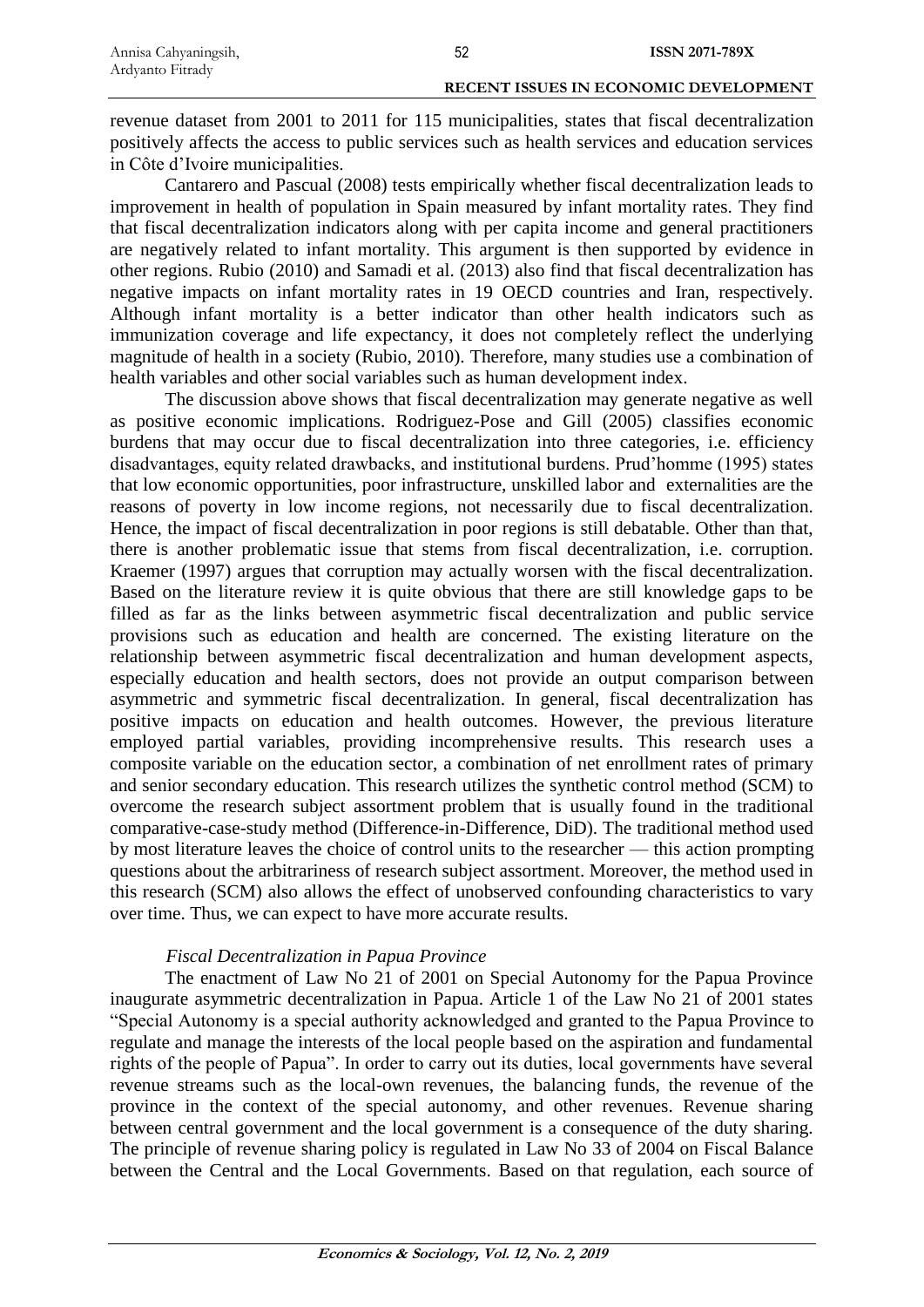funding has different purpose and function. Local-own revenues aim to finance local autonomy as a manifestation of decentralization, while balancing funds from the central government aims at closing the fiscal gap between the central and the local governments and among the local governments.

Revenue-sharing fund (Dana Bagi Hasil, DBH) received by the provincial government varies in term of percentages. Both Papua and other provinces that have symmetric fiscal decentralization share the same percentage in the revenue-sharing proceeds derived from taxes. Property tax (Pajak Bumi dan Bangunan, PBB), land and building title transfer duty (Bea Perolehan Hak atas Tanah dan Bangunan, BPHTB), and income tax (Pajak Penghasilan, PPh) have percentages of 90 percent, 80 percent, and 20 percent respectively. The proportion of revenue sharing funds derived from natural resources also shows similarities in some sectors (forestry, fisheries and general mining). However, shares for oil mining and natural gas mining sectors are higher for Papua province than shares for other provinces with symmetrical decentralization. Papua's share in the oil mining sector is 70 percent which is almost five times greater than the other provinces, while its share in natural gas mining is 40 percent higher than the remaining provinces.

The central government attempts to improve standards of public capital for services such as education and health in Papua Province. In the context of the implementation of special autonomy, Papua province earned special revenues intended for education and health provision which amounted to two percent from national general allocation fund. Furthermore, the government regulates the use of revenue sharing funds derived from oil and natural gas mining whereby at least 30 percent and 15 percent of revenues are allocated to education and health provision, respectively. On the other hand, there is an additional fund for infrastructure development to stimulate economic growth. Those funds are expected to alleviate the economic, education, and health problems and also reduce the local disparities between Papua and other provinces.

# **Methodological approach**

### *Data*

The data used for the study is an annual province-level panel dataset covering the period 1994 to 2016. The asymmetric fiscal decentralization in Papua Province was passed in 2001, which gives a pre-asymmetric decentralization sample running from 1994 to 2000. The post-intervention period runs for 16 years from 2001 to 2016. The outcome variable of interest is annual education and health indicators at province level. The outcome data was obtained from the Statistical Yearbook of Indonesia and Indonesia Health Profile. This study set the period of the observation from 1994 to 2016 due to the data availability of predictor variables (birth attended by skilled health personnel).

The predictor employed for the study based on a regression model is designed by Mehmood et al. (2010) and Samadi et al. (2013). Mehmood et al. (2010) constructs an empirical model to estimate the relationship between public service provisions outcome and asymmetric fiscal decentralization using the ratio of local-own revenue to total revenue and the ratio of expenditure over total expenditure. Samadi et al. (2013) estimates the effect of fiscal decentralization on health output using the gross domestic product. The predictors of education and health outcomes used for this study are: the ratio of local-own revenue to total revenue, the log of education and health expenditures, the log of per capita gross regional domestic product, and the lags of the education and health outcomes. These variables are averaged over the 1994-2000 period and augmented by adding three years of lags of education or health outcomes (1994, 1998, and 2000). The predictors used in this section come from the Ministry of Finance and Statistical Yearbook of Indonesia. The variables in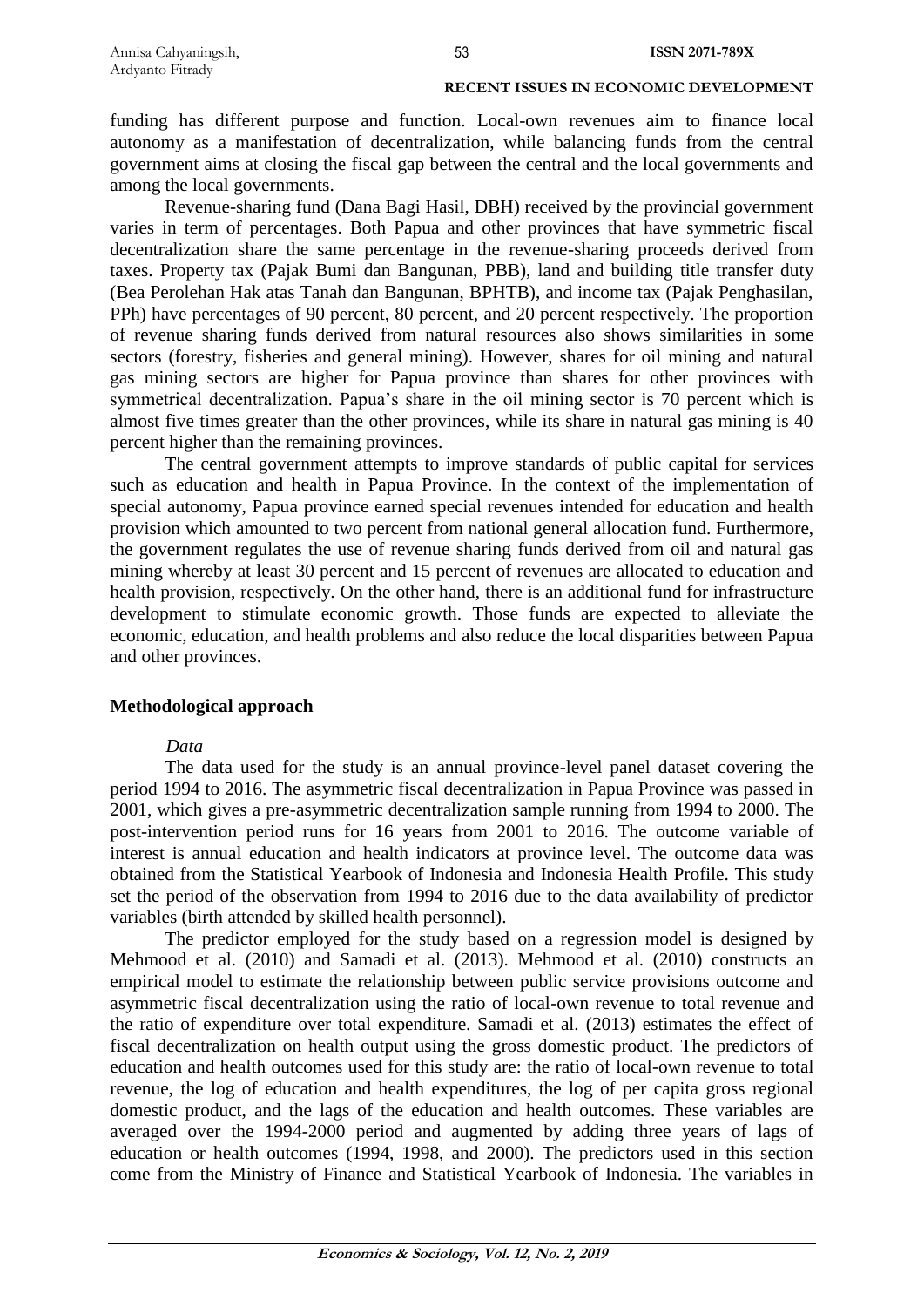| Annisa Cahyaningsih, | 54 | <b>ISSN 2071-789X</b>                        |
|----------------------|----|----------------------------------------------|
| Ardyanto Fitrady     |    |                                              |
|                      |    | <b>RECENT ISSUES IN ECONOMIC DEVELOPMENT</b> |

this study are selected from the available indicators using the sensitivity test where the selection depends on the least root mean squared prediction error (RMSPE) in the model. This test is utilized to assess the potential pitfall by evaluating the effect of the choice of predictors and outcome lags used as the predictors. The least possible RMSPE indicates the best empirical model. In order to check the robustness of the result, Dupont IV et al. (2015) suggests to use the model with RMSPE less than ten percent.

The combination of net enrollment rates of primary education and net enrollment rates of secondary education has the minimum RMPSE on the education sector, while the birth attended by skilled health personnel has the least RMPSE on the health sector. In the case of Papua Province, both education and health outcomes grow much more slowly throughout the observation periods as can be seen in Figure 1. Education and health outcomes have an upward trend with an average growth rate of 0.014 and 1.84 percent per year respectively. A question remains whether these changes are substantially influenced by the policy intervention or other factors.



Figure 1. Education and health outcomes in Papua Province period 1994-2016 (statistical yearbook of Indonesia and Indonesia health profile, statistics Indonesia, multiple years)

The choice of outcome lags plays an important role in the model of fits. McCleland and Gault (2017) states that the choice of outcome lags influences the choice of donor pool selection so it affects the synthetic control model. Outcome lags also eliminate the problem of omitting important predictors' effects as it takes into consideration the consequences of any predictor variable whether or not they are gathered by the study. Nevertheless, including all outcome lags for all pretreatment years will render the other predictor variables (Kaul et al., 2016). Hence, the best combination of outcome lags is needed in order to form the fittest synthetic control model.

|                                    | <b>RMSPE</b>     |          |
|------------------------------------|------------------|----------|
| <b>Predictor with Outcome Lags</b> | <b>Education</b> | Health   |
| 1994                               | 1.317747         | 1.418535 |
| 1995                               | 1.485455         | 1.416406 |
| 1996                               | 1.485455         | 1.416406 |
| 1997                               | 1.438239         | 3.113408 |
| 1998                               | 1.437664         | 1.816199 |
| 1999                               | 2.330295         | 1.874864 |
| 2000                               | 1.5073604        | 1.980679 |
| 1995; 1998                         | 1.377043         | 1.617204 |
| 1995; 1998; 2000                   | 1.317746         | 1.005346 |
| 1994; 1998; 2000                   | 1.317746         | 0.91725  |

Table 1. Sensitivity Test Result for Outcome Lags

*Source:* Authors' calculations.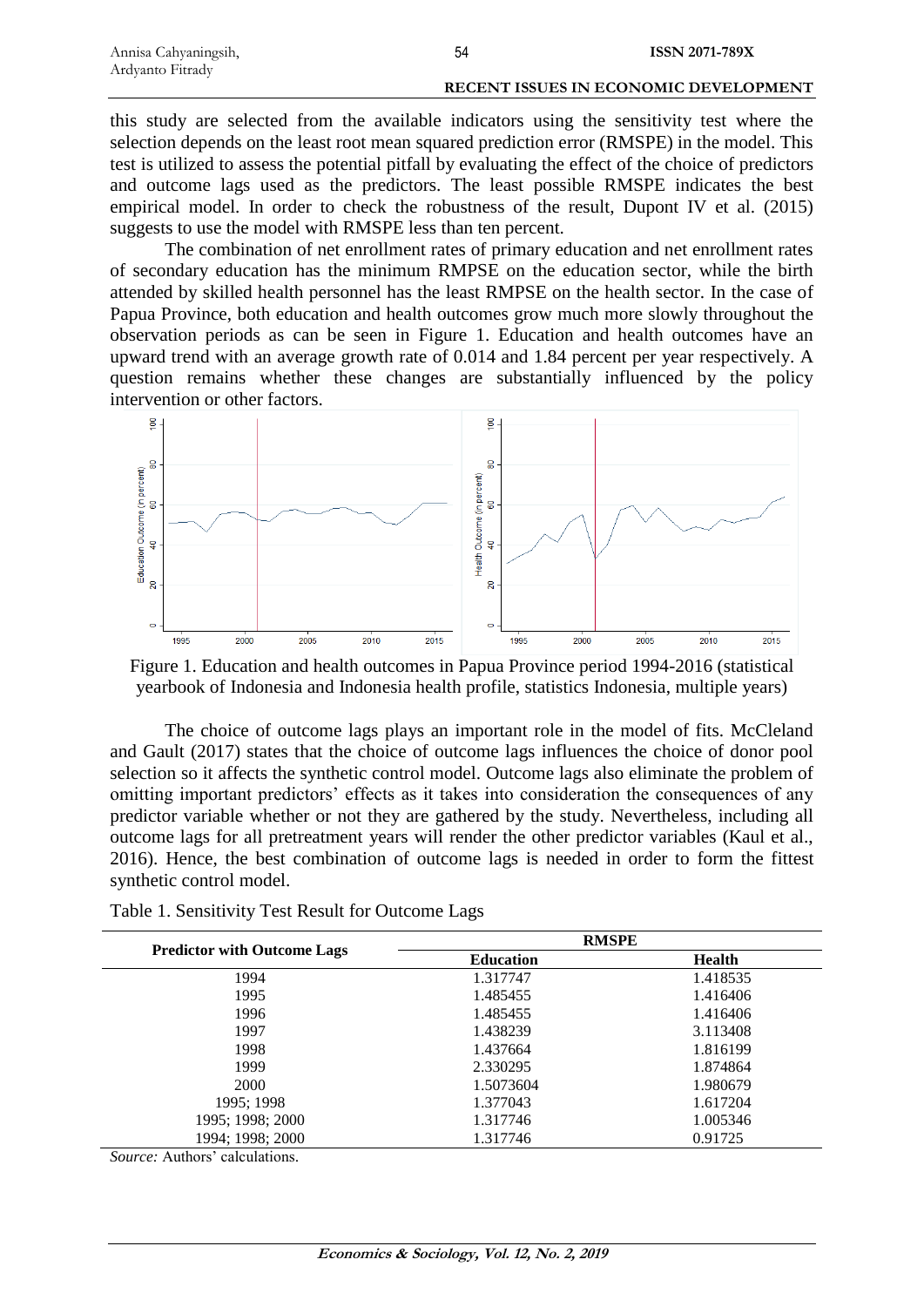This study compares the RMPSE of the model with a combination of one lag to all lags (1994 to 2000). The minimum RMSPE will generate the best estimation for the synthetic control.

Based on Table 1, the RMPSE varies noticeably with the choice of the outcome lags. To determine important lag among all pre-intervention years, this study examines the year lag one at a time. Year 1994 is an essential year for education, whereas 1995 and 1996 are important years in the health sector since they have the least RMPSE for an individual test. The combination of three years (1994, 1998, and 2000) offers the least RMPSE for the education and health sector, even though year 1995 is important for the health sector. This research uses the same year combination for both sectors to create the same circumstance.

# *Provinces Selection*

The donor pool for the synthetic control analysis is composed of provinces that do not have asymmetric fiscal decentralization. McClelland and Gault (2017) outlines the necessary conditions to become the donor pool of the synthetic control unit. First, the provinces should not have asimilar or larger size of intervention as the treated province. Second, the data must be available for several periods prior to the policy intervention for the treated province and the pool of potential donor provinces. Third, provinces in the donor pool should have predictor values that are close to the values of the treated province in the pre-intervention period.

Indonesia has 34 provinces, where five of them have special status. To fulfill the first necessary condition, four provinces with special status (Aceh, DKI Jakarta, Daerah Istimewa Yogyakarta, and Papua Barat) need to be eliminated from the potential donor pool. Afterwards, the remaining 29 provinces are reselected based on data availability during the period of the study. This process fulfills the second necessary condition and leave 21 provinces served as donor pool: Sumatera Utara, Sumatera Barat, Riau, Jambi, Bengkulu, Lampung, Jawa Barat, Jawa Tengah, Jawa Timur, Bali, Nusa Tenggara Barat, Nusa Tenggara Timur, Kalimantan Barat, Kalimantan Tengah, Kalimantan Selatan, Kalimantan Timur, Sulawesi Utara, Sulawesi Tengah, Sulawesi Tenggara, Sulawesi Selatan, and Maluku. The third necessary condition will be explored in the next section.

# *Methodology*

To evaluate the impacts of asymmetric decentralization on education and health, a comparative case study is needed to compare the outcome of a unit affected by the policy intervention to the outcome for one or more unaffected unit(s). The unaffected units are observed as the proxy for the treated group in the absence of policy intervention. However, the traditional comparative case study methods leave the choice of control units to the researcher, prompting questions about the arbitrariness of control unit assortment and the magnitude to which control units can plausibly reproduce counterfactual outcome of the treated unit. The synthetic control method (SCM) is advocated by Abadie and Gardeazabal (2003) to overcome the control unit shortcomings. Based on the explanation above, SCM is the most suitable method to evaluate the causal effect of asymmetrical fiscal decentralization on education and health in Papua Province.

The synthetic control method (SCM) provides data-driven procedures to construct a suitable control group from a pool of potential control units. It generalizes the difference-indifferences (fixed-effects) model by enabling the effect of unobserved confounding characteristics to vary over time. Abadie and Gardeazabal (2003) defines a synthetic control unit as a weighted average of available control units (donor pool) that estimates the most relevant features of the treated unit prior to the treatment. This approach presents the relative contribution of each available control unit and the degree of correspondence prior to treatment between the treated unit and its synthetic counterpart so that the treated unit outcome of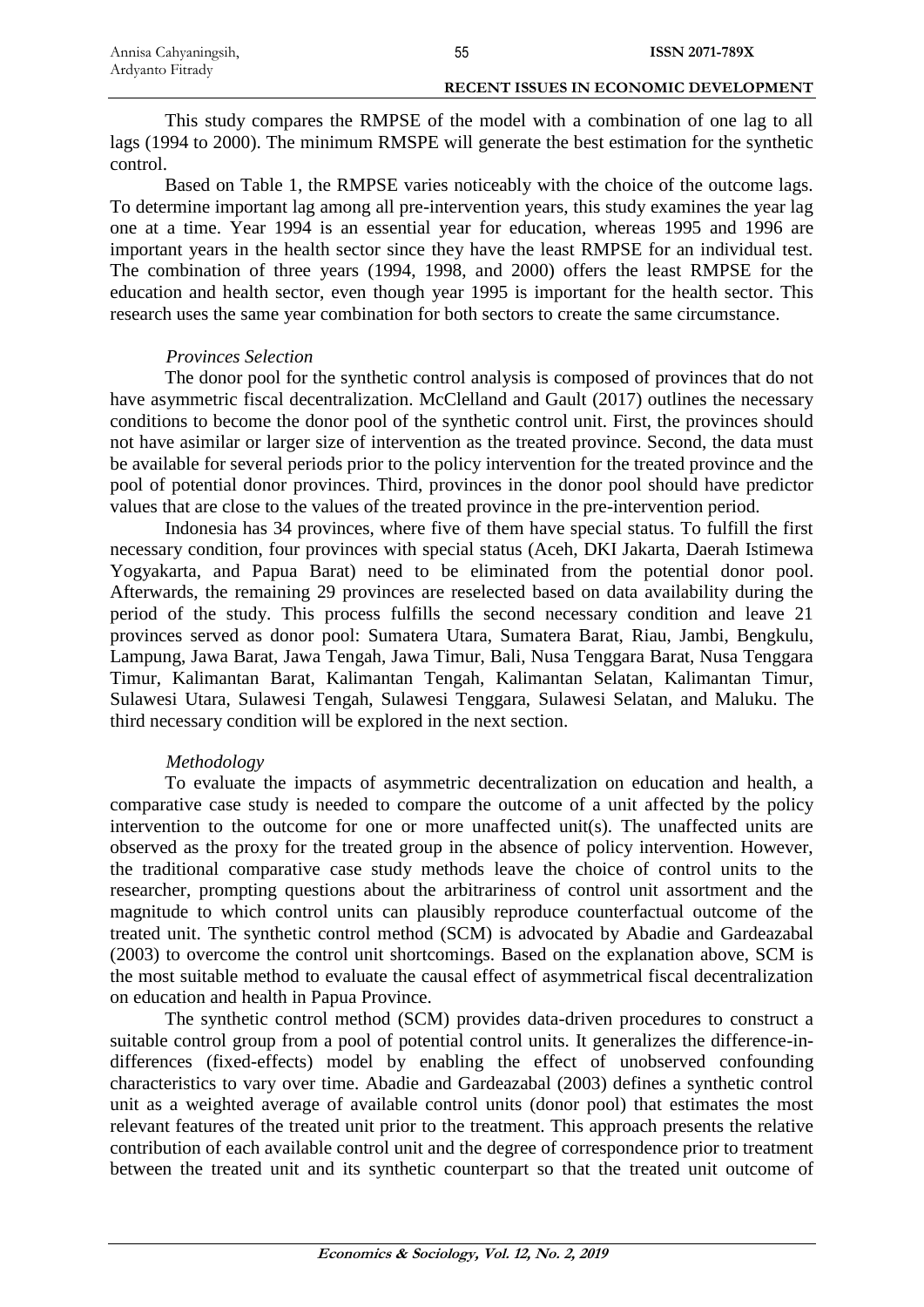pretreatment period can match the outcome of the donor pool in the same period. The postintervention outcomes for the synthetic control units are then used to approximate the outcome that would have been observed for the treated unit in the absence of policy intervention. The weight of control units can be limited to be positive and sum to one in order to protect the estimation against extrapolation outside the framework of the treatment unit data (Abadie et al., 2011).

## *Model*

Let  $Y_{it}^l$  be the outcome variable (education or health outcome) that shall be evaluated based on the asymmetric fiscal decentralization's impact for province i, (with  $i=1$  for Papua Province and  $i > 1$  for the donor pool provinces) and time t (for time periods  $t =$ 1, ...  $T_0$ , ...,  $T$ ; where  $T_0$  is the time of policy intervention, so that unit *i* is exposed to the intervention in periods  $T_0$  to T). Let  $Y_{it}^N$  be the outcome variable in the absence of asymmetric fiscal decentralization, where  $I$  denotes policy intervention and  $N$  denotes the absence of policy intervention. The model requires the assumption that the policy intervention has no effect on the outcome variable prior to the implementation period.

The observed outcome is defined by

$$
Y_{it} = Y_{it}^N + \alpha_{it} D_{it} \tag{1}
$$

where  $D_{it}$  is a dummy variable that is equal to one if unit *i* is exposed to the policy intervention at time t, and is equal to zero otherwise.  $\alpha_{it}$  is the effect of policy intervention for unit  $i$  at time  $t$ . Since there is only one province that is exposed to the asymmetric fiscal decentralization and only after period  $T_0$ , we have

$$
\alpha_{1t} = Y_{1t}^I - Y_{1t}^N = Y_{1t} - Y_{1t}^N. \tag{2}
$$

Consider that  $Y_{1t}$  is observed. Therefore, to estimate  $\alpha_{1t}$  we need to estimate  $Y_{1t}^{N}$ . Following Abadie et al. (2010)  $Y_{1t}^{N}$  is defined as follows.

$$
Y_{it}^{N} = \delta_t + \theta_t Z_j + \lambda_t \mu_j + \varepsilon_{jt}
$$
\n(3)

where  $\delta_t$  is an unknown time factor,  $\theta_t$  is a vector of unknown parameters,  $Z_j$  is a vector of observed covariates unaffected by policy intervention,  $\lambda_t$  is a vector of unknown factor,  $\mu_j$  is a vector of unknown factor loadings. We are assuming the error  $\varepsilon_{it}$  is independent across units and time with zero mean. As stated in equation 2, consider the first unit be the treated unit, the effect of policy intervention is estimated by approximating the unknown  $Y_{1t}^{N}$  with the weighted average of the donor pool:

$$
\hat{\alpha}_{1t} = Y_{1t} - \sum_{j \ge 2} w_j Y_{jt} \tag{4}
$$

where w is the weight of control units and  $j$  (for  $j = 2, \dots, j + 1$ ) is the vector of weights. The vector of weights starts from two since the treated unit mark as number one.

Despite the advantages of this method we have discussed under the methodology section, this method has some limitations. First, only the region being studied should receive the treatment. Thus, we cannot have spillovers among regions. The violation of this assumption can lead to an unsuitable synthetic control region. Second, even though synthetic control method allows for valid inferences regardless of the number of the available donor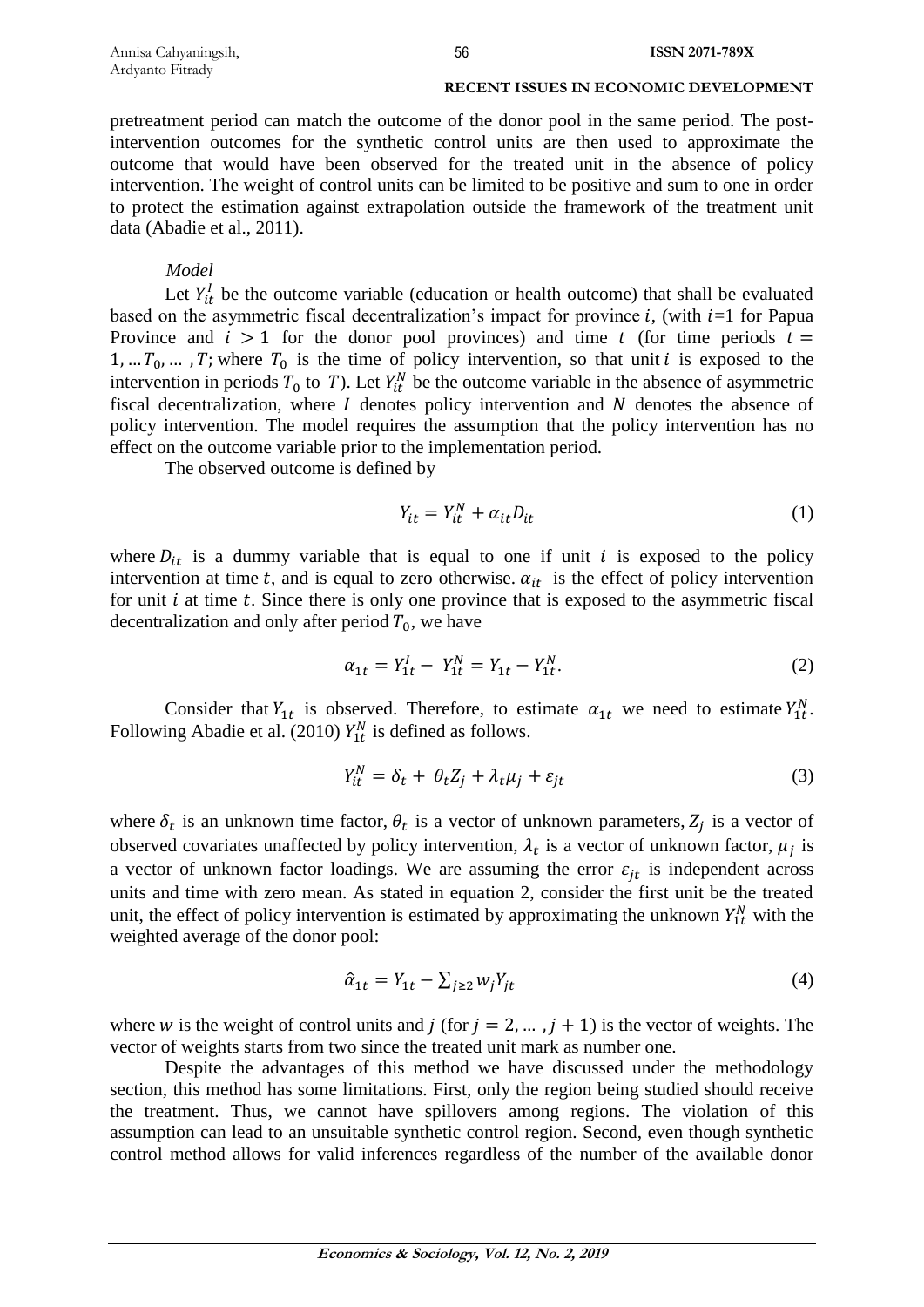pool and the number of the available pre-intervention periods, a small number of donor pool or a small number of time periods will generate low-quality results (Abadie et al. 2010).

# **Conducting research and results**

We begin by discussing the predictor means that highlights an important feature of synthetic control estimators. The synthetic control method forces the researcher to demonstrate the affinity between the treated unit and its synthetic counterpart which is the weighted average of provinces.

|  | Table 2. Predictor means |  |
|--|--------------------------|--|
|--|--------------------------|--|

| Variables                       |          | Papua Province |                   |
|---------------------------------|----------|----------------|-------------------|
|                                 | Treated  | Synthetic      | control provinces |
| <b>RLOR</b> (education)         | 7.94429  | 14.25661       | 36.2001           |
| RLOR (health)                   | 7.94429  | 17.36498       | 36.2001           |
| Log education expenditure       | 22.89422 | 21.87245       | 24.51676          |
| Log health expenditure          | 22.96557 | 21.50483       | 24.66516          |
| Log RGDP per capita (education) | 16.15244 | 14.60407       | 15.6506           |
| Log RGDP per capita (health)    | 16.15244 | 14.85662       | 15.6506           |
| Education outcome 1994          | 50.75037 | 52.5041        | 59.99978          |
| Education outcome 1998          | 55.395   | 55.54329       | 62.93614          |
| Education outcome 2000          | 56.065   | 55.67301       | 64.42872          |
| Health outcome 1994             | 30.75466 | 30.74636       | 32.75692          |
| Health outcome 1998             | 41.40728 | 42.869865      | 37.89168          |
| Health outcome 2000             | 55.29658 | 54.90081       | 42.91876          |

*Note*: All variables except lagged education outcome and health outcome averaged for the 1994-2000 period. *Source:* Authors' calculations.

As shown in Table 2, education expenditure, health expenditure, and gross regional domestic product (GRDP) of donor pool have values that are close to the values of the treated province in the pre-intervention period. This fulfills the third necessary condition we have discussed above. Although Papua's ratio of local own revenue (RLOR) is lower than the average of donor pool's RLOR, this study uses RLOR as fiscal decentralization indicator since Papua's revenue from balancing funds is relatively larger than other provinces (it is one of Papua's unique features).

| Table 3. Province weights in the synthetic Papua |  |  |
|--------------------------------------------------|--|--|
|                                                  |  |  |

| Provinces           | Weight    |        | Provinces           | Weight    |        |
|---------------------|-----------|--------|---------------------|-----------|--------|
|                     | Education | Health |                     | Education | Health |
| Sumatera Utara      |           |        | Nusa Tenggara Timur | 0.842     |        |
| Sumatera Barat      |           |        | Kalimantan Barat    |           |        |
| Riau                |           |        | Kalimantan Tengah   |           |        |
| Jambi               |           |        | Kalimantan Selatan  |           |        |
| Bengkulu            |           | 0.385  | Kalimantan Timur    |           |        |
| Lampung             |           |        | Sulawesi Utara      |           |        |
| Jawa Barat          |           |        | Sulawesi Tengah     | 0.158     |        |
| Jawa Tengah         |           |        | Sulawesi Selatan    |           |        |
| Jawa Timur          |           |        | Sulawesi Tenggara   |           |        |
| Bali                |           |        | Maluku              |           | 0.256  |
| Nusa Tenggara Barat |           | 0.359  |                     |           |        |

*Source:* Authors' calculations.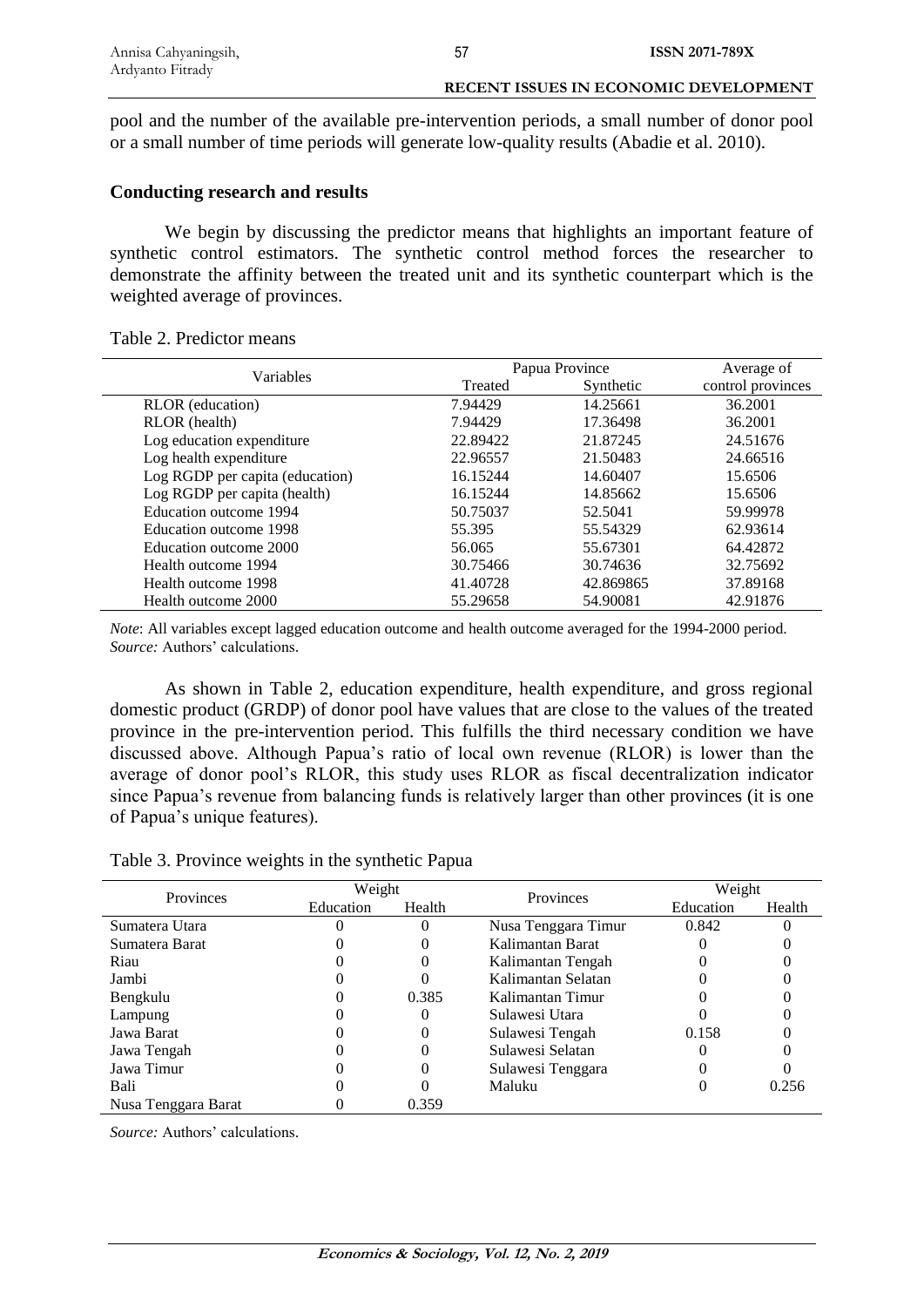| Annisa Cahyaningsih, | 58 | <b>ISSN 2071-789X</b>                        |
|----------------------|----|----------------------------------------------|
| Ardyanto Fitrady     |    |                                              |
|                      |    | <b>RECENT ISSUES IN ECONOMIC DEVELOPMENT</b> |

Table 3 displays the weight of each control province in the synthetic Papua province. The weight reported on Table 3 indicates that the education outcome in Papua prior to the asymmetric fiscal decentralization enactment in 2001 is best reproduced by a combination of Nusa Tenggara Timur (84.2%) and Sulawesi Tengah (15.8%), while the health outcome is best reproduced by a combination of Bengkulu (38.5%), Nusa Tenggara Barat (35.9%), and Maluku (25.6%). All other provinces in the donor pool receive a weight of zero.

# **Findings**

Figure 2 shows the evolution of education and health outcomes in Papua Province and its synthetic counterparts between 1994 and 2016. The evolution of the outcome in the actual province and its synthetic controls match closely prior to the enactment of asymmetric fiscal decentralization. It proves that synthetic controls can closely track the movement of the actual data over the long pre-intervention period.



Figure 2. Trends in education and health outcomes: Papua vs. synthetic control

The trajectory of Papua Province and its synthetic control start to diverge after the asymmetric fiscal decentralization is introduced in both education and health sectors. The synthetic controls in both sectors are consistently above the actual outcome. While the asymmetric fiscal decentralization supposed to improve the education and health outcome, the result provides empirical support that the asymmetric fiscal decentralization has a negative effect on education and health outcome in Papua.



Figure 3. Education and health outcome gaps: Papua vs. synthetic control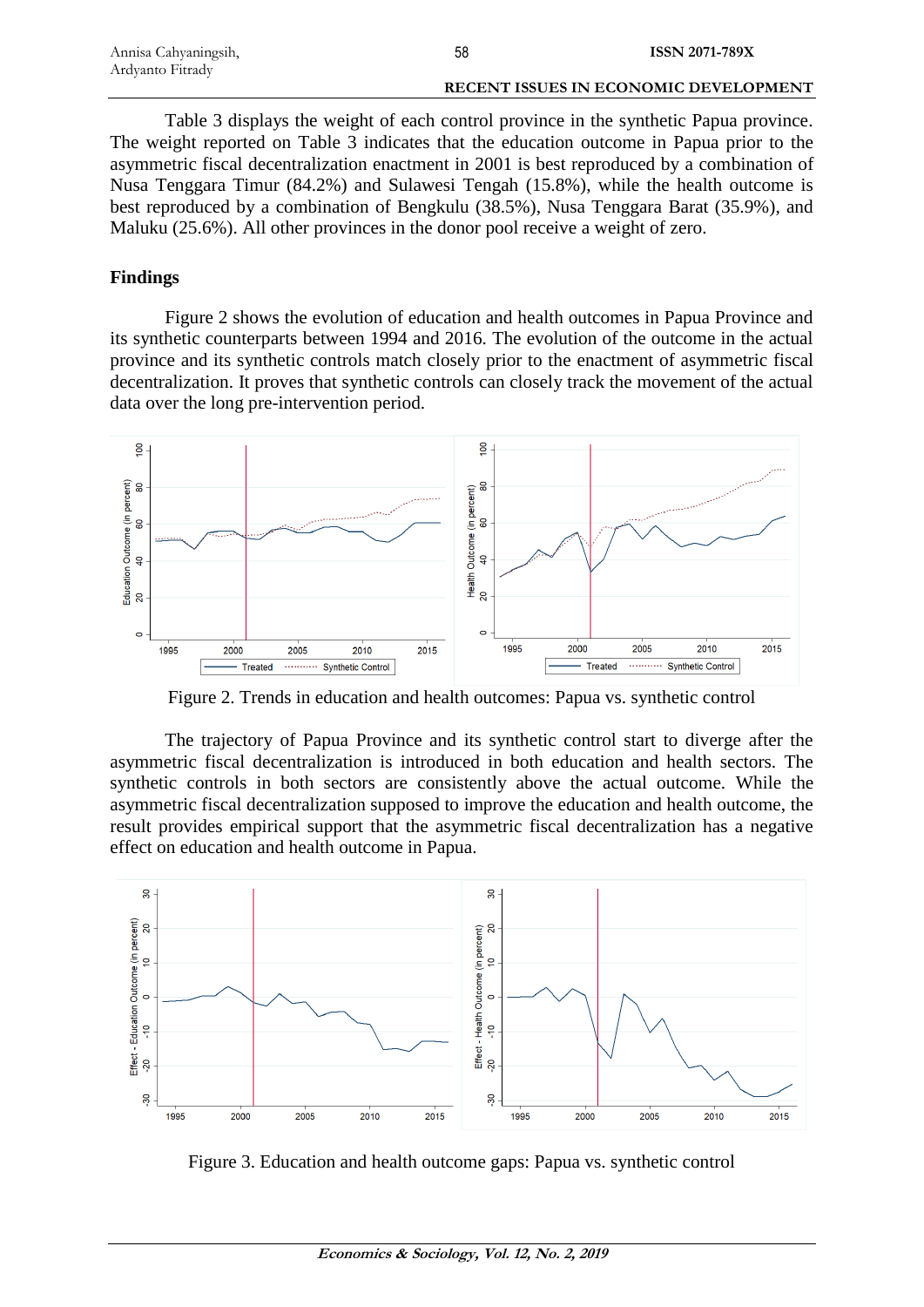| Annisa Cahyaningsih, | 59 | <b>ISSN 2071-789X</b>                        |
|----------------------|----|----------------------------------------------|
| Ardyanto Fitrady     |    |                                              |
|                      |    | <b>RECENT ISSUES IN ECONOMIC DEVELOPMENT</b> |

The causal effects of the asymmetric fiscal decentralization on education and health are plotted over time in Figure 3. It is calculated as the gap between Papua and its synthetic counterpart in the post-intervention period. Figure 3 shows that asymmetric fiscal decentralization has a negative effect on the education and health outcomes of Papua Province. Another interesting result is the outcome gaps grew over time especially after year 2003, despite the fact that balancing funds continue to increase. There are several potential causes that can lead to failure of fiscal decentralization. The World Bank (2005) points out that fiscal decentralization has to be accompanied by competent human resources and managerial capacity. In fact, the low education attainment in Papua leads to a small number of qualified human resources. It is exacerbated by the poor health profile which reduces productivity. Another concern is the possibility that decentralization might be accompanied by more corruption (Prud'homme, 1995). Iry (2009) claims that Papua's special revenue mostly is beneficial for local elites. Thus, Papua's additional fund is ineffective to improve public service provisions. The World Bank (2005) also warns that unbridled spending by local elites drives inefficient service provisions since revenue sharing funds are determined by agreement and not tailored to the expenditure target.

# *Placebo Test*

Following Abadie and Gardeazabal (2003), this study constructs a test where asymmetric fiscal decentralization implementation is reassigned to provinces other than Papua Province to assess the asymmetric fiscal decentralization effect on education and health. Placebo test answers the question of how education and health would change, assuming that control provinces (donor pool) behave as if they have asymmetric fiscal decentralization. If the placebo studies create gaps of a degree close to the one estimated for Papua, then the interpretation of the analysis does not provide significant evidence of a negative effect of asymmetric fiscal decentralization on education and health outcomes in Papua. On the other hand, if the placebo test shows that the gap estimated for Papua is unusually large relative to the provinces that do not have asymmetric fiscal decentralization, then the interpretation of this study provides significant evidence of a negative effect of asymmetric fiscal decentralization on education and health outcomes in Papua.



Figure 4. Placebo test for education and health outcomes

Figure 4 displays the results for the placebo test. The gray lines represent the gap associated with each of the 21 runs of the test. It shows the difference in education and health outcome between each province in the donor pool and its respective synthetic version. The black line denotes the gap estimated for Papua Province. As the figure makes visible, the estimated gap for Papua during the 2001-2016 period is unusually large relative to the distribution of gaps for the provinces in the donor pool for both education and health.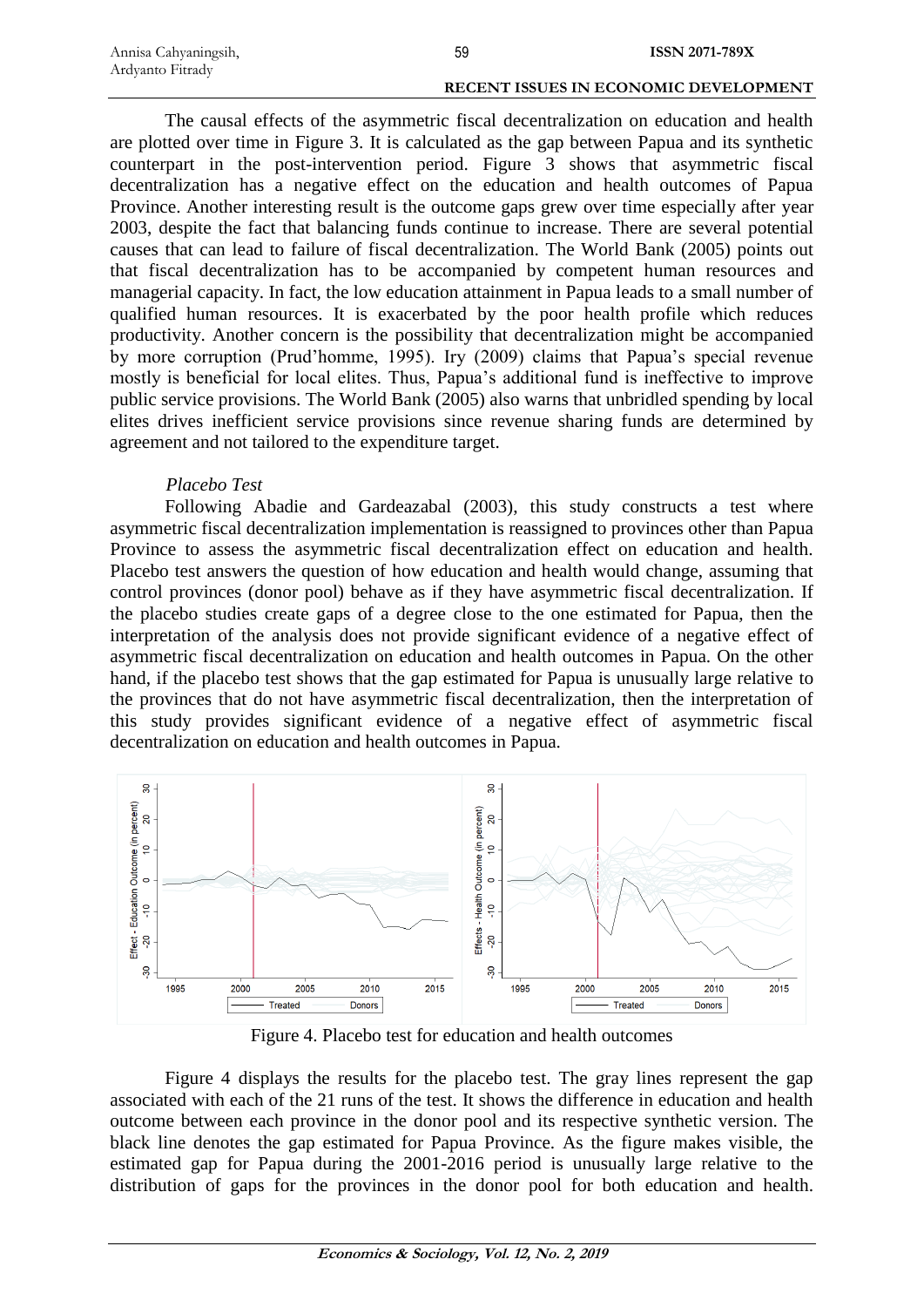Therefore, we can conclude that there is significant evidence of a negative effect of asymmetric fiscal decentralization on education and health in Papua.

This result contradicts most previous studies but is in line with Prud'homme's finding (1995). The negative effect of asymmetric fiscal decentralization may arise from the characteristics of low-income regions such as unskilled labor and poor infrastructure. As discussed in the literature review, Papua has experienced a prolonged confrontation obstructing its economic and political development. Its lack of capabilities results in a significant gap between Papua and other regions.

# **Conclusion**

This study examines the causal effect of asymmetric fiscal decentralization on education and health sectors in Papua Province using the synthetic control method. The method allows researchers to compare the actual post-intervention outcome of treatment unit with a counterfactual series constructed by synthetic control unit deriving from donor pool and utilizes a placebo test in order to test the significance of the results.

The results show that asymmetric fiscal decentralization which is marked by the enactment of Law No 21 of 2001 on Special Autonomy for the Papua Province has a negative effect on education and health outcomes in Papua. Both education and health outcome gaps between the treatment unit and the synthetic control unit grow over time. The significance of the result is also confirmed by the Placebo test that provides evidence of a significant negative effect of asymmetric fiscal decentralization on education and health outcomes in Papua. Thus, we can conclude that asymmetric fiscal decentralization is unable to improve education and health provisions in Papua.

This study makes a valuable contribution to the empirical literature on the macroeconomic effects of asymmetric fiscal decentralization on education and health. While fiscal decentralization has positive impacts on education and health outcomes in the most previous literature, this study shows adverse results for the case of Papua. The lack of clarity in the allocation and distribution of functions between the center and the local governments can lead to an overlap of responsibilities. It creates difficulties to assign precise expenditure responsibilities. This problem leads to unbridle spending of both central and local government and also increases the chance of corruption as pointed out by Nasution (2016). Meanwhile, a low level of political decentralization can erode the effectiveness of fiscal decentralization in improving public service provisions (Asfaw et al., 2007). So, it is important to establish specific regulations governing the function distribution between central and local government related to education and health provisions. Furthermore, the regulation implementation has to be followed by the improvement of government officials' capabilities. Nasution (2016) states that every local government has different capabilities to deliver services in education, health, and other areas. Hence the central government should supervise the local government to improve their capabilities through training programs focused on and built around specific subject area needs of decentralization (Alm et al., 2001). A combination of policies and effective law implementation are crucially needed to successfully combat possible problems such as incompetent human resources, corruption, and uncontrolled spending.

The result highlights whether asymmetric fiscal decentralization affects the education and health sectors in Papua. This study can merely approximate the factors of asymmetric fiscal decentralization default based on existing literature. Hence, a study on the underlying causes of asymmetric fiscal decentralization failure in Papua should be emphasized in future research.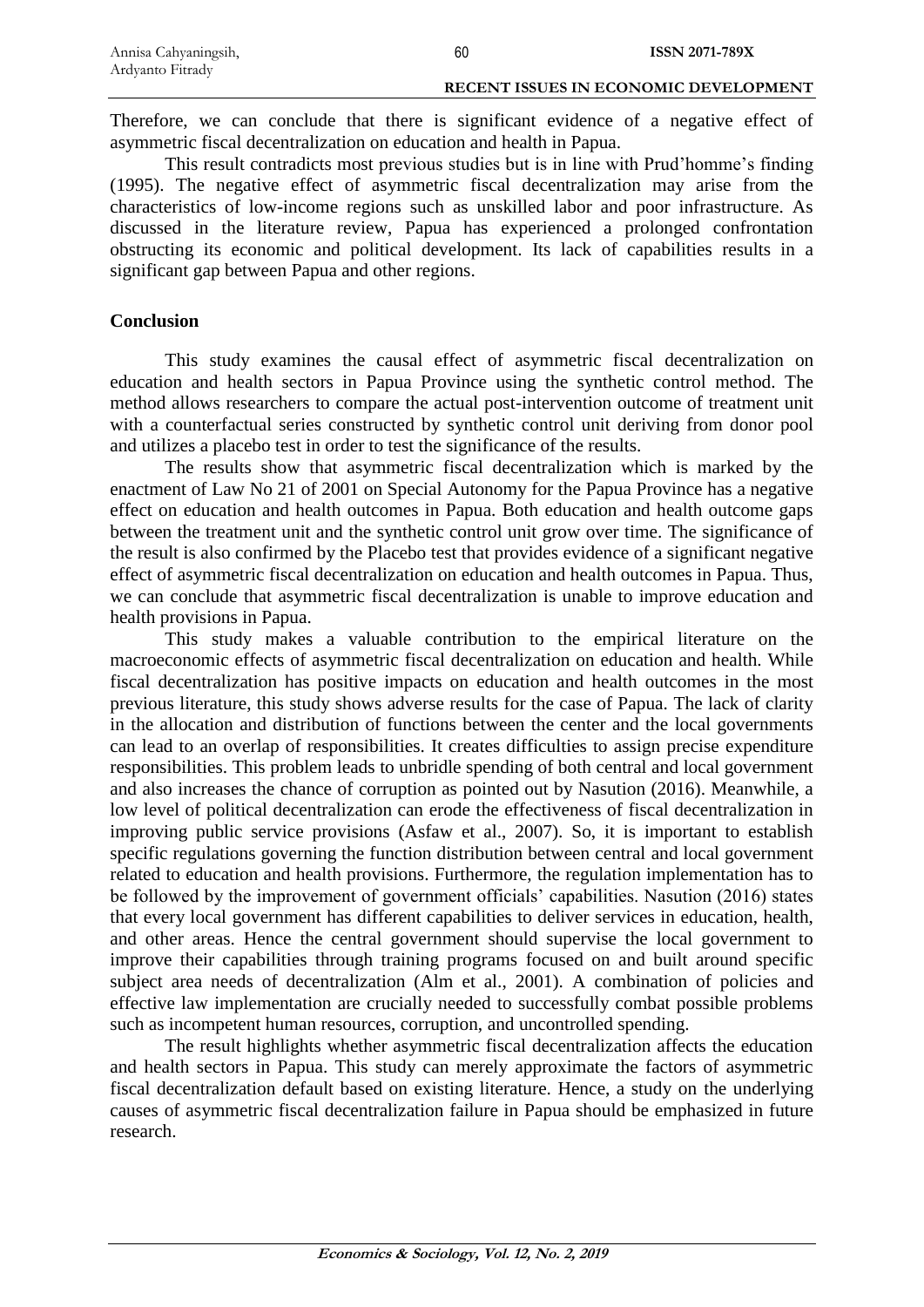# **References**

- Abadie, A., Diamond, A., & Hainmueller, J. (2010). Synthetic control methods for comparative case studies: Estimating the effect of California's tobacco control program. *Journal of the American statistical Association*, *105*(490), 493-505.
- Abadie, A., Diamond, A., & Hainmueller, J. (2011). Synth: An r package for synthetic control methods in comparative case studies. *Journal of Statistical Software*, 42(13), 1–17.
- Abadie, A., & Gardeazabal, J. (2003). The economic costs of conflict: A case study of the Basque Country. *American economic review*, *93*(1), 113-132.
- Alm, J., Aten, R. H., & Bahl, R. (2001). Can Indonesia decentralise successfully? Plans, problems and prospects. *Bulletin of Indonesian Economic Studies*, *37*(1), 83-102.
- Asfaw, A., Frohberg, K., James, K. S., & Jütting, J. (2007). Fiscal decentralization and infant mortality: empirical evidence from rural India. *The Journal of Developing Areas*, 17-35.
- Bagchi, A. (2003). Rethinking federalism: changing power relations between the center and the states. *Publius: The Journal of Federalism*, *33*(4), 21-42.
- Barankay, I., & Lockwood, B. (2007). Decentralization and the productive efficiency of government: Evidence from Swiss cantons. *Journal of public economics*, *91*(5-6), 1197- 1218.
- Bardhan, P., & Mookherjee, D. (2003). Poverty alleviation effort of West Bengal panchayats. *Economic and Political Weekly*, *39*(9), 965-974.
- Bird, R. M. (2003). *Asymmetric Fiscal Decentralization: Glue or Solvent?* (No. paper0309). International Center for Public Policy, Andrew Young School of Policy Studies, Georgia State University.
- Cantarero, D., & Pascual, M. (2008). Analysing the impact of fiscal decentralization on health outcomes: empirical evidence from Spain. *Applied Economics Letters*, *15*(2), 109-111.
- Dupont IV, W., Noy, I., Okuyama, Y., & Sawada, Y. (2015). The Long-Run Socio-Economic Consequences of a Large Disaster: The 1995 Earthquake in Kobe. *RIETI Discussion Paper Series, 15*-E-035, 1-22.
- Faguet, J.P., & Sánchez, F. (2014). Decentralization and access to social services in Colombia. *Public Choice*, *160*(1-2), 227-249.
- Faguet, J. P., & Sanchez, F. (2008). Decentralization's effects on educational outcomes in Bolivia and Colombia. *World Development*, *36*(7), 1294-1316.
- Garcia-Milà, T., & McGuire, T. (2007). Fiscal decentralization in Spain: an asymmetric transition to democracy. *Fiscal Fragmentation in Decentralized Countries*, 208-223.
- Huda, Ni'matul. (2014). *Desentralisasi Asimetris dalam NKRI: Kajian terhadap Daerah Istimewa, Daerah Khusus dan Otonomi Khusus*. Bandung: Nusa Media.
- da Iry, A. G. (2009). Dari papua meneropong Indonesia. *Jakarta: PT. Gramedia Widiasarana Indonesia*.
- Rubio, D.J., Prieto, D.C., & Sáez, M.P. (2011). Is fiscal decentralization good for your health? Evidence from a panel of OECD countries. In *XVIII Encuentro de economía pública*, 63.
- Kaul, A., Klößner, S., Pfeifer, G., & Schieler, M. (2015). Synthetic control methods: Never use all pre-intervention outcomes together with covariates.
- Khaleghian, P. (2003). *Decentralization and public services: the case of immunization*. The World Bank.
- Kraemer, M. (1997). *Intergovernmental transfers and political representation: empirical evidence from Argentina, Brazil and Mexico* (No. 345). Working Paper, Inter-American Development Bank, Office of the Chief Economist.
- Seymour, R., & Turner, S. (2002). Otonomi daerah: Indonesia's decentralisation experiment. *New Zealand Journal of Asian Studies*, *4*, 33-51.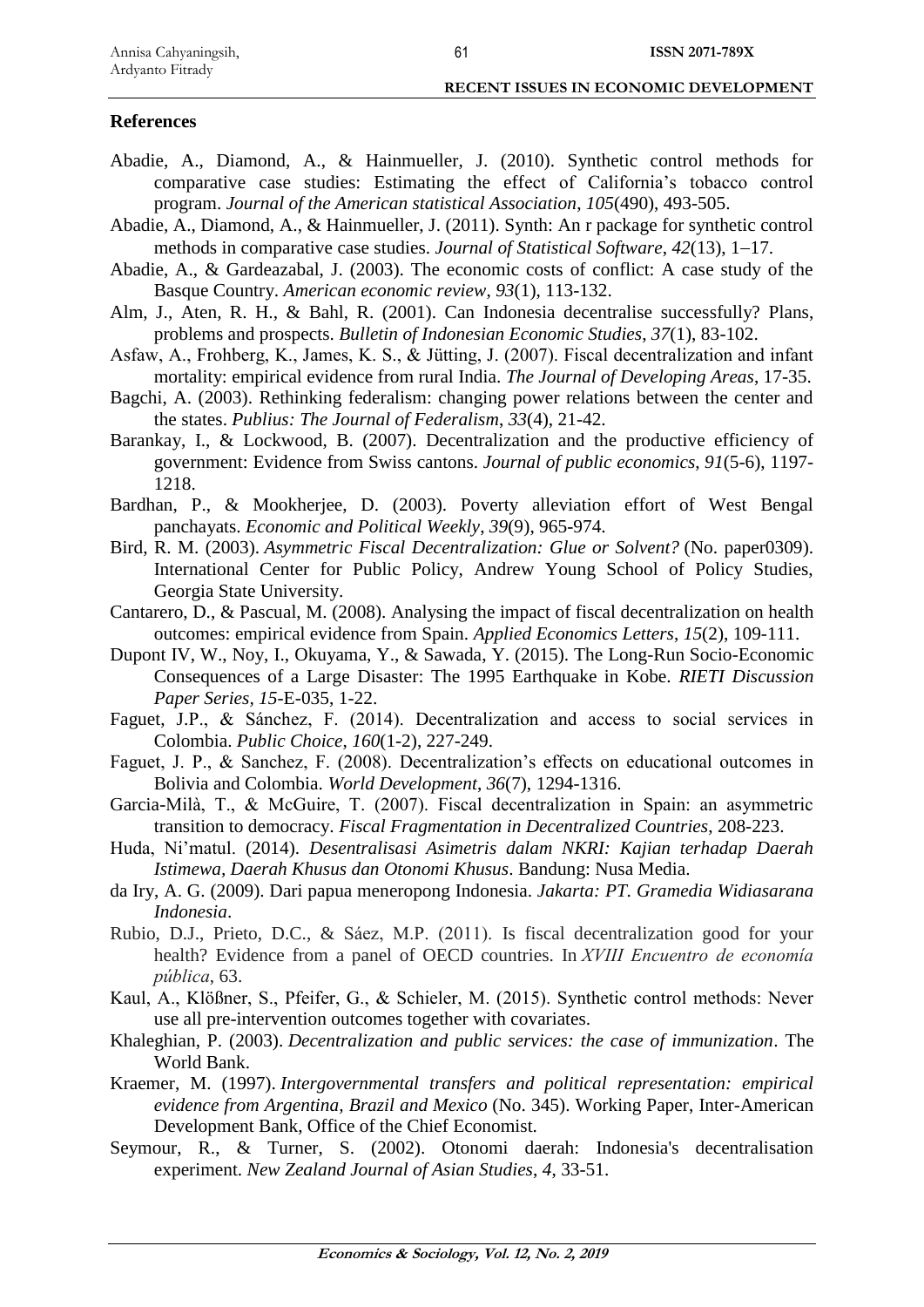- Law No. 25 of 1999 on Fiscal Balance between the Central and the Local Government. Republic of Indonesia. 19 May 1999.
- Law No. 21 of 2001 on Special Autonomy for the Papua Province. Republic of Indonesia. 21 November 2001.
- Law No. 32 of 2004 on Local Autonomy. Republic of Indonesia. 15 October 2004.
- Law No. 33 of 2004 on Fiscal Balance between the Central and the Local Government. Republic of Indonesia. 15 October 2004.
- Letelier S, L., & Ormeño C, H. (2018). Education and fiscal decentralization. The case of municipal education in Chile. *Environment and Planning C: Politics and Space*, *36*(8), 1499-1521.
- Litvack, J., Ahmad, J., & Bird, R. (1998). *Rethinking decentralization in developing countries*. The World Bank.
- Madubun, J., Akib, H., & Jasruddin. (2017). The Prototype Model of Asymmetric Decentralization in Providing Public Services to the Island Areas. *Mediterranean Journal of Social Sciences, 8*(2), 209-18.
- McCleland, R & Gault, S. (2017). *The Synthetic Control Method as a Tool to Understand State Policy.* Washington, DC: Urban Institute.
- Mehmood, R., Sadiq, S., & Khalid, M. (2010). Impact of Fiscal Decentralisation on Human Development: A Case Study of Pakistan [with Comments]. *The Pakistan Development Review*, 513-530.
- Ministry of Finance Republic of Indonesia. (2018). *Local Financial Data*. Accessed on 23 March 2018. [http://www.djpk.kemenkeu.go.id](http://www.djpk.kemenkeu.go.id/)
- Musa'ad, M. A. (2016). Kontekstualisasi Pelaksanaan Otonomi Khusus di Provinsi Papua: Perspektif Struktur dan Kewenangan Pemerintahan. *Kajian*, *16*(2), 357-385.
- Musgrave, A.R. (1959). *The Theory of Public Finance*. New York. Toronto and London: McGraw-Hill.
- Nasution, A. (2017). The government decentralization program in Indonesia. In *Central and Local Government Relations in Asia*. Edward Elgar Publishing.
- Oates, W.E. (1972). *Fiscal Federalism*. New York: Harcourt Brace Jovanovich.
- Oates, W.E. (1999). An Essay of Fiscal Federalism. *Journal of Economic Literature*, *37*(3), 1120-1149.
- Peña, P.S. (2007). Evaluation of the Effects of Decentralization on Educational Outcomes in Spain. *XIV Encuentro de Economia Publica,* Universidad de Santander, Spain.
- Prud'homme, R. (1995). The dangers of decentralization. *World Bank Research Observer*, *10*, 201-220.
- Ranis, G. & Steward, F. (1994). Decentralisation in Indonesia. *Bulletin of Indonesian Economic Studies*, *30*(3), 41-72.
- Rodríguez-Pose, A. & Gill, N. (2005). On the Economic Dividend of Devolution. *Regional Studies, 39*(4), 405-420.
- Salinas, P. & Solé-Ollé, A. (2018). Partial Fiscal Decentralization Reforms and Educational Outcomes: A Difference-in-differences Analysis for Spain. *Journal of Urban Economics*, *107*(9), 31-46.
- Samadi, A. H., et al. (2013). The Effect of Fiscal Decentralization on Under-five Mortality in Iran: A Panel Data Analysis. *Health Policy and Management*, *1*(4), 301-306.
- Sanogo, Tiangboho. (2019). Does Fiscal Decentralization Enhance Citizens' Access to Public Services and Reduce Poverty? Evidence from Côte d'Ivoire Municipalities in a Conflict Setting. *World Development, 113*(1), 204-221.
- Schwartz, J., Guilkey, D., & Racelis, R. (2002). Decentralization, allocative efficiency and health service outcomes in the Philippines. In *Measure Evaluation*. Chapel Hill, North Carolina: Carolina Population Center University of North Carolina.